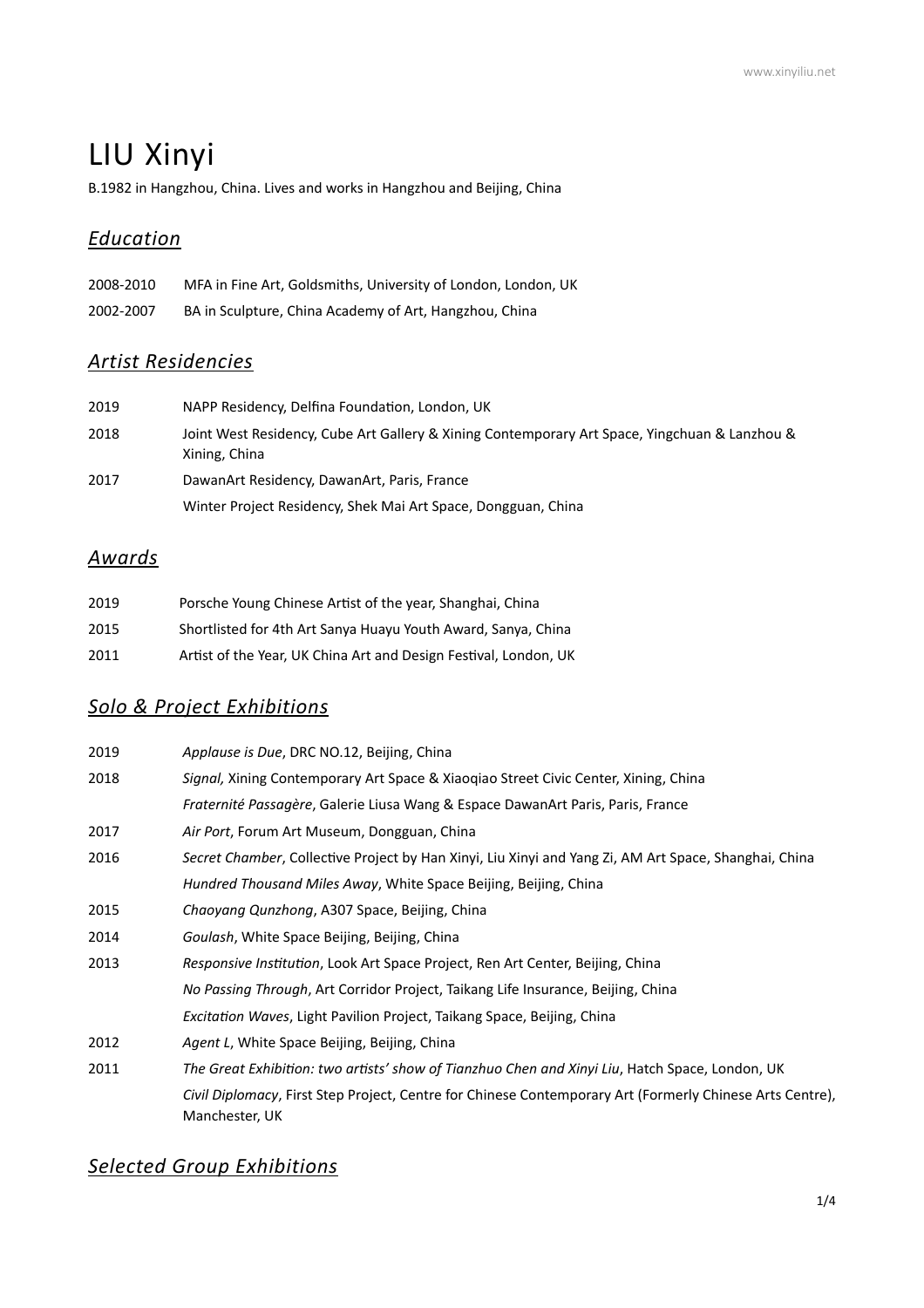| 2021 | Europa and Minotaur - Boomerang: OCAT Biennale 2021, curated by Song Yi, OCT Art & Design Gallery,<br>Shenzhen, China                                                        |
|------|------------------------------------------------------------------------------------------------------------------------------------------------------------------------------|
|      | Attention! The Show Goes On - Boomerang: OCAT Biennale 2021, curated by Miao Zijin, OCAT Shenzhen,<br>Shenzhen, China                                                        |
|      | Paradiso: Selections From the Taikang Collection, curated by Dai Xiyun, East Pacific International Center,<br>Shenzhen, China                                                |
|      | Miracle of Life: Art Collection Exhibition for Celebrating the 25th Anniversary of Taikang Insurance<br>Group, curated by Taikang Space, Guardian Art Center, Beijing, China |
|      | Cover, curated by Bao Dong & Zhang Er, Enclave Contemporary, Shenzhen, China                                                                                                 |
|      | On Behalf Of, curated by Kate Yuying Yang, Qiao Space, Shanghai, China                                                                                                       |
| 2020 | The New Reality-Porsche Young Artists of the Year Exhibition, curated by Danielle Shang, TX Huaihai,<br>Shanghai, China                                                      |
| 2019 | The Exhibition of Annual of Contemporary Art of China 2018, curated by Zhu Qingsheng, Beijing<br>Minsheng Art Museum, Beijing, China                                         |
|      | What Is It that Makes Today's Life So Different?, Beijing Exhibition Centre, Beijing, China                                                                                  |
|      | A White Space Odyssey, curated by Shen Chen, White Space Beijing, Beijing, China                                                                                             |
|      | China Landscape: Selections From the Taikang Collection 2019, curated by Tang Xin, No. A07, 798 Art<br>Zone, Beijing, China                                                  |
|      | HOW NOW: The Life APP, curated by Zhang Li, HOW Art Museum, Shanghai, China                                                                                                  |
| 2018 | Replay, White Space Beijing, Beijing, China                                                                                                                                  |
|      | The Comfort Zone At A Distance, curated by Miao Zijin, Taikang Space, Beijing, China                                                                                         |
|      | The New Masses, curated by Wang Yamin, Art Museum of Nanjing University of Arts, Nanjing, China                                                                              |
|      | On Paper 2, curated by Zhi Jin, White Space Beijing, Beijing, China                                                                                                          |
|      | Le Grand Monnayage, the 8th Melle Biennale, curated by Chloé Hipeau-Disko & Frederic Legros, Melle,<br>France                                                                |
|      | The Exhibition of Annual of Contemporary Art of China 2017, curated by Zhu Qingsheng, Beijing<br>Minsheng Art Museum, Beijing, China                                         |
|      | The Precariousness, curated by Li Jia, Hyundai Motor Studio, Beijing, China                                                                                                  |
|      | Nature Gone Astray, Edouard Malingue Gallery, Shanghai, China                                                                                                                |
| 2017 | Frontier Vision-Regional Topology and Politics of Post-Globalization, curated by Lu Mingjun, OCAT<br>Shanghai, Shanghai, China                                               |
|      | Being Information, curated by Chao Jiaxing, SSSSTART, Shanghai, China                                                                                                        |
|      | I Do(Not) Want to be Part of Your Celebration, curated by Miao Zijin, Qiao Space & Tank Shanghai<br>Project Space, Shanghai, China                                           |
|      | Social Emotion, Cc Foundation & Art Centre, Shanghai, China                                                                                                                  |
|      | Between Utopia and Dystopia, curated by Manuela Lietti, Massimo De Carlo, Hong Kong, China                                                                                   |
| 2016 | Radical Canteen, curated by Shi Qing, West Bund Art Center, Shanghai, China                                                                                                  |
|      | Hybirding Earth-Discussing Multitude, curated by Yun Cheagap, Busan Biennale 2016, F1963, Busan,<br>South Korea                                                              |
|      | Turning Point: Contemporary Art in China Since 2000, Minsheng Art Museum, Shanghai, China                                                                                    |
| 2015 | Scenarios of Time: Inter-Subjectivity, curated by Sun Dongdong, The Fourth Art-Sanya, Sanya, China                                                                           |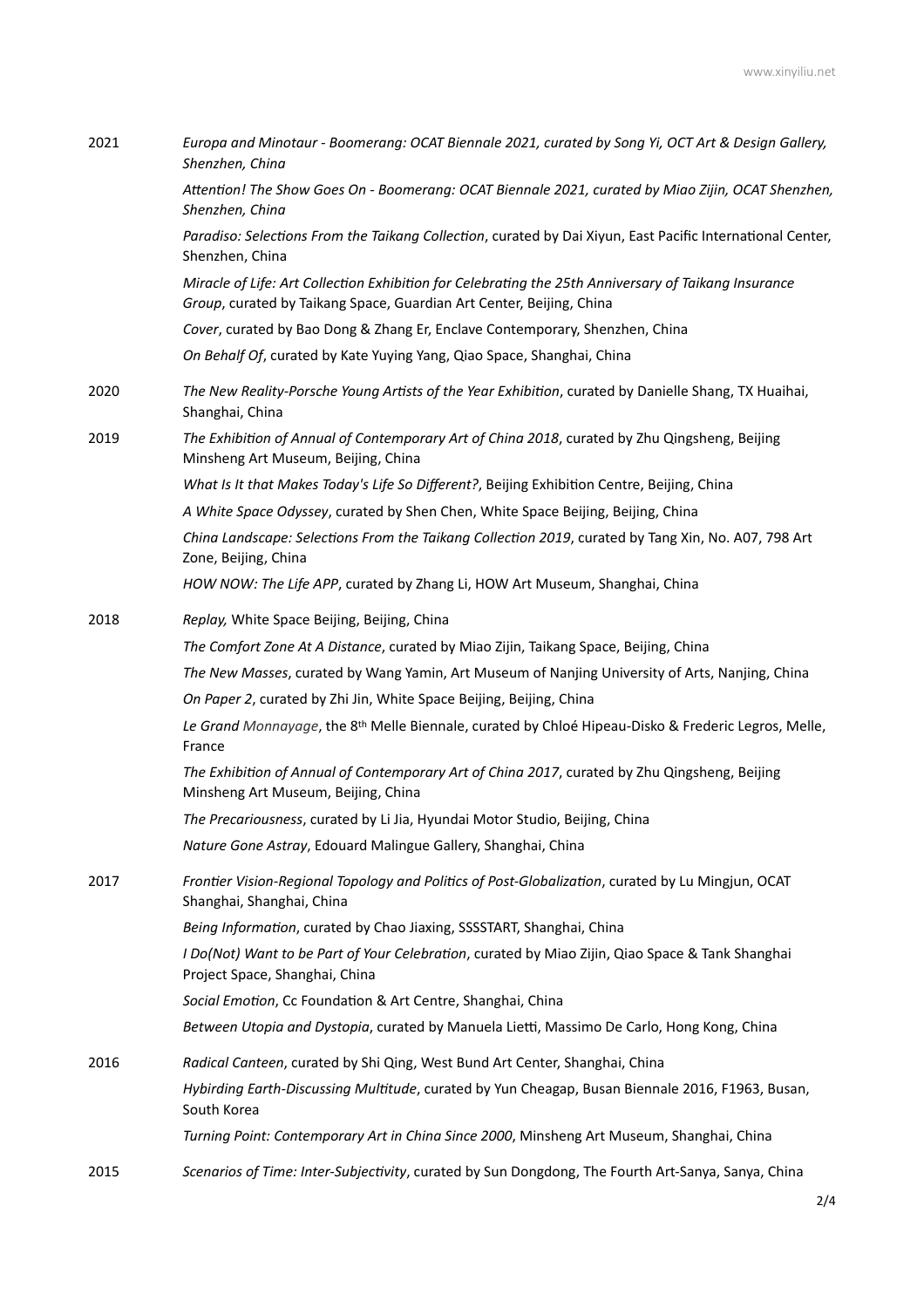|      | Expanded Senses, B3 Biennial of Moving Image, Museum Angewandte Kunst, Frankfurt, Germany                                                                                                                     |
|------|---------------------------------------------------------------------------------------------------------------------------------------------------------------------------------------------------------------|
|      | Moving in Time: B3+Beijing, curated by Wang Chunchen/Jing Jun/Fei Jun, CAFA Art Museum, Beijing,<br>China                                                                                                     |
|      | Film, curated by Li Zhenghua, Art Basel HK, Hong Kong Arts Centre, Hong Kong, China                                                                                                                           |
|      | The 2nd CAFAM Future Exhibition: Observer-Creator . The Reality Representation of Chinese Young Art,<br>curated by Wang Chunchen/Cai Meng/Li Zhenghua/Shen Wei, CAFA Art Museum, curated by Beijing,<br>China |
| 2014 | Cosmos, curated by Li Zhenghua, 21st Century MinSheng Art Museum, Shanghai, China                                                                                                                             |
|      | Wormhole: Geo-Attraction, curated by Sun Dongdong, Lin & Lin Gallery, Taipei                                                                                                                                  |
|      | Contemporary Photography in China 2009-2014, curated by Gu Zheng/Li Mei/Wen Yunpeng/Rongrong/<br>Cai Meng, Minsheng Art Museum, Shanghai, China                                                               |
|      | Pull Left: Not Always Right, curated by Tang Xin, Urban Arts Space, Ohio State University, Columbus,<br>Ohio, USA                                                                                             |
|      | Never Arriving, curated by Han Liya, OCAT Xi'an, Xi'an, China                                                                                                                                                 |
|      | The Invisible Hand: Curating as Gesture, 2nd CAFAM Biennale, sectionally curated by Hu Danjie, CAFA<br>Art Museum, Beijing, China                                                                             |
| 2013 | Aura and Post Aura: 1st Beijing Photo Biennale, curated by Gu Zheng/Li Mei/Rongrong/Cai Meng, China<br>Millennium Monument, Beijing, China                                                                    |
|      | Pessimism or Resistance?, curated by Su Wenxiang, Taikang Space, Beijing, China                                                                                                                               |
|      | ActionCut! - Liu Xinyi, Wang Taocheng, Ye Funa Joint Exhibition, curated by Tian Jing, Yuz Museum,<br>Jakarta, Indonesia                                                                                      |
|      | Come Rain or Come Shine, curated by Lu Jing, Alke Gallery (formerly Aike-Dellarco Gallery), Shanghai,<br>China                                                                                                |
|      | On   Off: China's Young Artists in Concept and Practice, curated by Bao Dong & Sun Dongdong, Ullens<br>Center of Contemporary Art, Beijing, China                                                             |
| 2012 | Get it Louder, curated by Qiu Anxiong, The Orange, Taikoo Li Sanlitun/LD Design Center, Beijing, China                                                                                                        |
|      | Conscious Folly, curated by Huang Le, AM Art Space, Shanghai, China                                                                                                                                           |
|      | Halo Effect, curated by Chao Jiaxing, V Art Center, Shanghai, China                                                                                                                                           |
| 2011 | Peripheries, Manchester Asia Triennial, curated by Zhou Tongyu & Joe Duffy, 4 Piccadilly Place,<br>Manchester, UK                                                                                             |
|      | The Catalyst, Cheers UK China Art and Design Festival, Great Western Studios, London, UK                                                                                                                      |
| 2010 | Mirror Mirror on the Wall, curated by Tsai Ming-Jiun, TamTam 8, Berlin, Germany                                                                                                                               |
| 2009 | Contested Ground, sectionally curated by Wang Dan, Zabludowicz Collection, London, UK                                                                                                                         |
|      |                                                                                                                                                                                                               |

#### *Artist Talks & Seminars*

2019 Seminar, *Liu Xinyi, Sang Tian, Sun Dongdong: Dampening Things Without A Sound, UCCA Workshop,* Beijing, China Seminar, *Close-door Discussion for Applause is Due*, DRC No.12, Beijing, China Artist Talk, *Curatorial Concepts and Strategic Project Series Talk: 4 Types of my Project-based Work*, School of Arts Management and Education, Central Academy of Fine Arts, Beijing, China Artists Talk, *HOW Talks: The Life APP | Slippery Hen*, How Art Museum, Shanghai, China